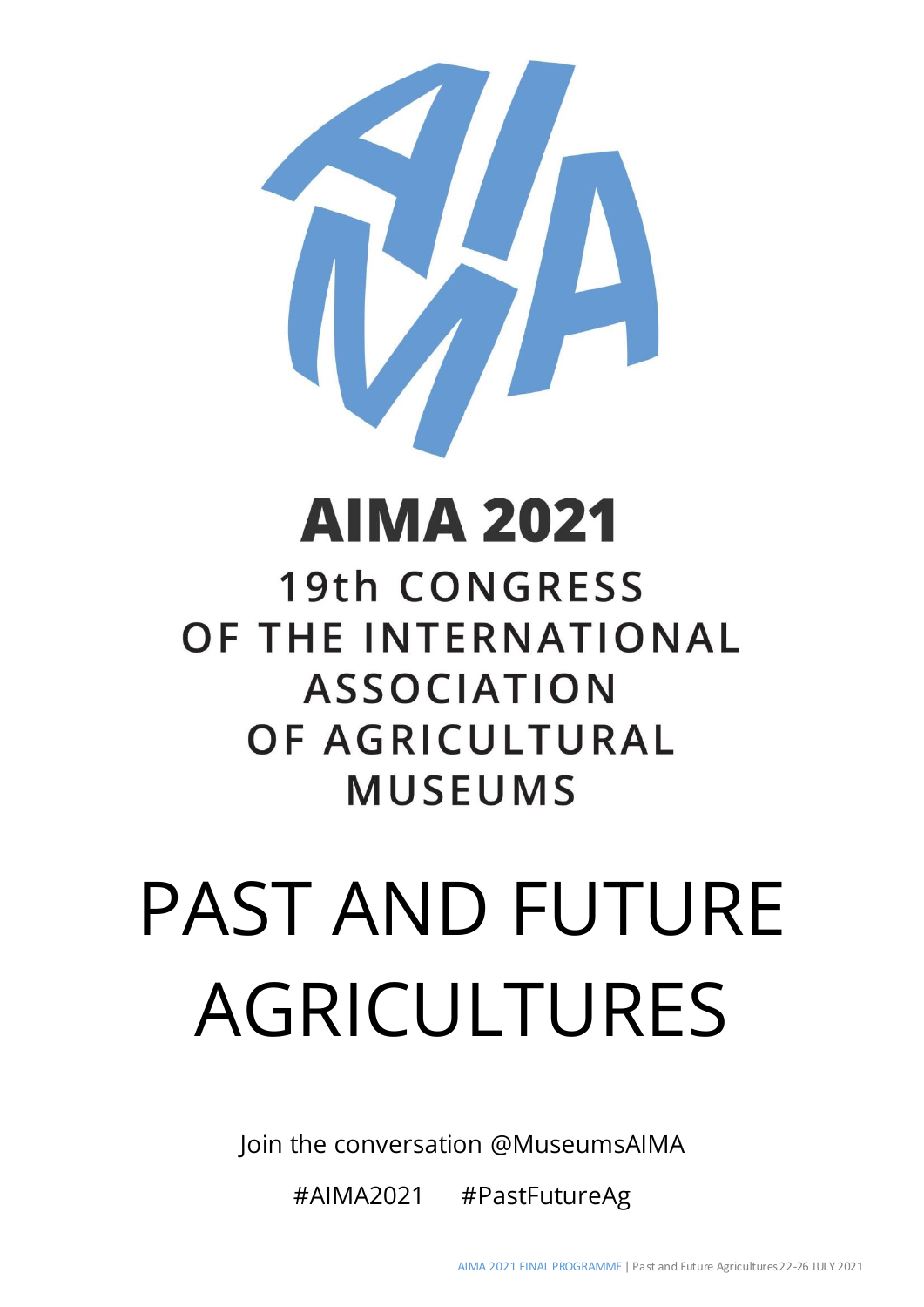# **DAY 1 – Thursday 22 July**

**Welcome 12.45-13.00 Ollie Douglas,** President of the AIMA / Curator of MERL Collections, [The MERL, University of](https://merl.reading.ac.uk/)  [Reading](https://merl.reading.ac.uk/)

> **Isabel Hughes,** Vice-President of the AIMA / Associate Director + Head of Curatorial and Public Engagement, [The MERL, University of Reading](https://merl.reading.ac.uk/)

**Kate Arnold-Forster,** Director of The MERL + Director of [University Museums and Special](https://collections.reading.ac.uk/special-collections/)  [Collections Service,](https://collections.reading.ac.uk/special-collections/) [The MERL, University of Reading](https://merl.reading.ac.uk/)

### **Session 1 ORDINARY SESSION: New Approaches to Museums of Farming**

### **13.00-14.00 Chair: Pete Watson,** Director, [Howell Living History Farm](https://howellfarm.org/)

*This session will comprise a series of short, pre-recorded papers, followed by livestream panel discussion, reflections, and Q&A. Our panel of experts share insights and ideas relating to new museologies in our shared field of agricultural heritage.*

# **60 minutes Winani Thebele**, Chief Curator and Head of Ethnology, Botswana National Museum **The Bonnington Colonial Legacy: Conserving and Restoring Farming Heritage**

This project depicts the history of early colonial farming in Botswana's capital, Gaborone. Key exhibits include the farmhouse, grain silos, ox wagons, feeding troughs, and farm implements. Artists were invited to paint murals of farm activities on the silo walls. Botswana was a British Protectorate until 1966 when it gained independence. Exploring the traces of this colonial history, this paper offers critical analysis of colonial farming in Botswana, of its impact on local communities, of how it might have informed the current agricultural practices of the local populace, and of how sustainable this legacy has been.

### **Elsa Hietala,** Curator, [Sarka Finnish Museum of Agriculture](https://www.sarka.fi/)

# **Creating New Approaches at the Finnish Museum of Agriculture**

Sarka's latest displays present the salvaged eighteenth- and nineteenth-century collections of Helsinki University Agriculture Museum. These are designed to be accessible to all. The Museum is currently developing the national Food Museum, using events, exhibitions, tours, workshops, and online content to explore food from many perspectives. Current global challenges in climate, food production, and consumption increase the need for us to present the impact of the food choices we make. Sarka wants to bring historical perspective to this conversation.

# **Bob Clark,** Director, [Auchindrain Township](https://www.auchindrain.org.uk/) **Best Practice in the Thorny Field: Recent Approaches at Auchindrain**

Director of a regional museum with a site-specific agricultural history and former Chair of the UK's Rural Museums Network (RMN), Bob Clark, introduces us to the approaches his institution favours and why they make sense there but perhaps not everywhere.

## **Benjamin Chiu-hang Sin,** Senior Social Work Supervisor, Caritas-Hong Kong

# **A Community-Driven Movement on Revitalising the Old Hong Kong Dairy Farm Heritage Site**

The Hong Kong Dairy Farm Company, now a multinational corporation, was founded in 1886 to bring hygienic, nutritious and affordable milk to the community. The dairy farm closed in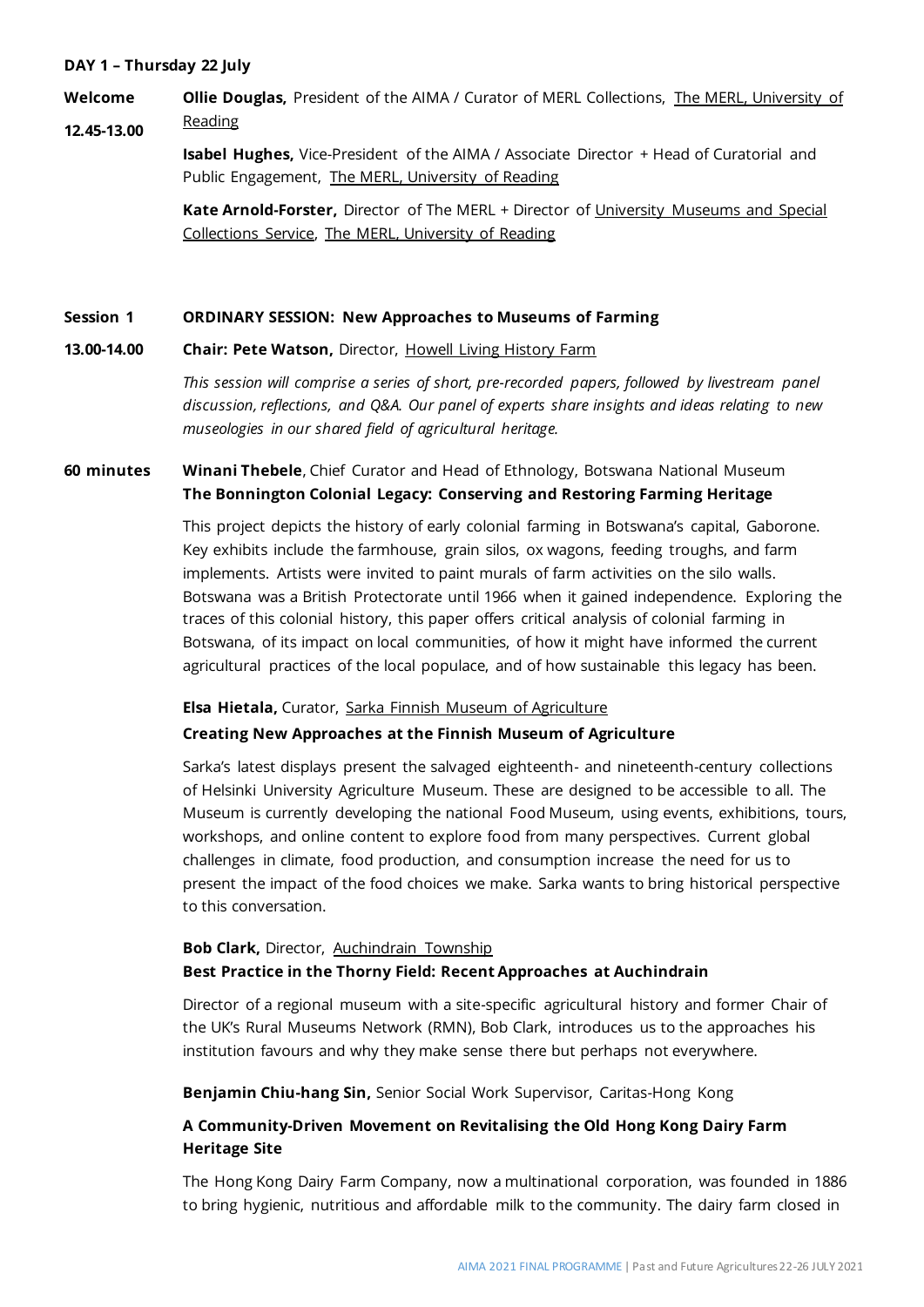1985 but was rediscovered by neighbouring villagers. Supported by a local charity and the Dairy Farm Company this work led to public tours and workshops, the listing of historic buildings, and formation of the largest built-heritage cluster in the City. The team also turned the Old Farm Manager's House into a museum of sustainable rural development.

**15 minute break** In this break we intend to share a short presentation for those who wish to watch it. **Ollie Douglas**, President of the AIMA / Curator of MERL Collections, [The MERL, University of](https://merl.reading.ac.uk/)  [Reading](https://merl.reading.ac.uk/) **Introduction to The MERL: Welcome Case** (2:50 minutes – from YouTube)

### **Session 2 ROUNDTABLE SESSION: Climate, Environment, and Sustainability**

**14.15-15.00 Chair: Surajit Sarkar,** Coordinator, [Centre For Community Knowledge, Ambedkar](https://aud.ac.in/centre-for-community-knowledge)  **[University](https://aud.ac.in/centre-for-community-knowledge)** 

> *This session will comprise a series of short, pre-recorded papers, followed by livestream panel discussion, reflections, and Q&A. Together the panel will explore and share insights and ideas relating to the role and place of environmental history in museums of farming.*

- **45 minutes Cameron Archer,** Agricultural and Environmental Historian, [Publications Webpage](https://cameronarcher.com.au/) **Debra Reid,** Curator of Agriculture and the Environment, The [Henry Ford](https://www.thehenryford.org/) **David M. Simmons, Executive Director, [Billings Farm and Museum](https://billingsfarm.org/)**
- **15 minute break** In this break we intend to share two short presentations for those who wish to watch them. **Madeleine Ding, Collections Officer, [The MERL, University of Reading](https://merl.reading.ac.uk/) [+ Reading Museum](https://www.readingmuseum.org.uk/)**

**Multiple contributors at The MERL** 

**Short Tour of The MERL Open Access Stores** (3:49 minutes)

**Other Voices: Creativity and Community** (1:08 minutes)

### **Session 3 KEYNOTE SESSION: Art and Agriculture**

**15.15-16.00 Chair: Isabel Hughes,** Vice-President of the AIMA / Associate Director + Head of Curatorial and Public Engagement, [The MERL, University of Reading](https://merl.reading.ac.uk/)

> *This session will comprise a 30-minute-long pre-recorded keynote paper, followed by livestream discussion, reflections, and Q&A.*

**45 minutes Speaker: Adam Sutherland,** Director, [Grizedale Arts](https://www.grizedale.org/) **Connecting Resources - Cultivating Communities**

> Adam Sutherland will discuss the reinvention and evolution of Lawson Park, a long derelict Cumbrian hill farm that is now the hub of a complex programme of collaborations between farming communities from Yamaguchi to Southside Chicago.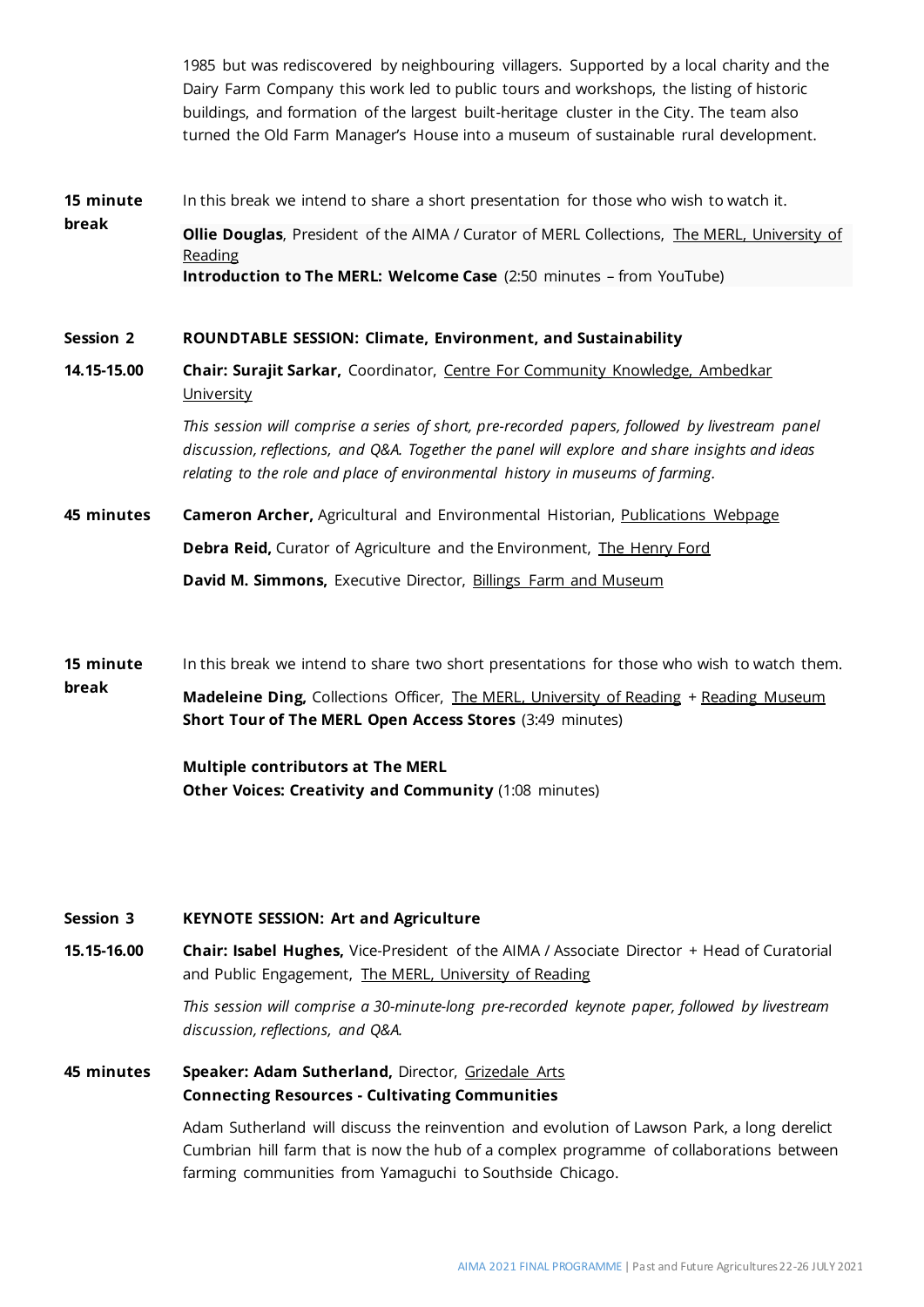## **DAY 2 – Friday 23 July**

### **Session 4 ORDINARY SESSION: Working With Agricultural Films**

**13.00-14.00 Chair: Caroline Gould,** Principal Archivist, [The MERL](https://merl.reading.ac.uk/)

> *This session will include a short introductory talk, followed by short, pre-recorded contributions, all followed by livestream panel discussion, reflections, and Q&A. Together the panel will explore and share insights and ideas relating to the role and importance of rural film collections.*

**60 minutes Peter Moser,** Director, [Archives of Rural History, Bern](http://www.ruralhistory.ie/) **Introducing the [European Rural History Film Association](https://ruralfilms.eu/) (ERHFA)**

> A short introduction to this important project and its various member organisations, explaining why this timely scheme is relevant to the work of agricultural museums and other key partners. Followed by short films and discussion involving the following panellists:

**Caroline Gould,** Principal Archivist, [The MERL](https://merl.reading.ac.uk/) **Importance of sustainable conservation of film (case-study: The MERL)**

**Sven Lefevre + Yves Segers,** [Centre for Agrarian History, KU Leuven7](https://www.kuleuven.be/icag/) **Making Films Digital Available: How to Deal with Copyright Issues (case-study: the Cinema Rural project)**

**Syds Wiersma**, Archivist, Friesian Film [Archive, The Netherlands,](http://friesfilmarchief.nl/) + **Henk Dijkstra**, Director, [Fries Landbouwmuseum](https://landbouwmuseumfriesland.nl/)

**Implementing Films in a Museum Context: Advantages for Public History and Collaboration**

**15 minute**  In this break we intend to share a short presentation for those who wish to watch it.

**break Adam Lines + Caroline Gould (compilers)**, [University Museums and Special Collections](https://collections.reading.ac.uk/special-collections/)  [Service,](https://collections.reading.ac.uk/special-collections/) [The MERL, University of Reading](https://merl.reading.ac.uk/) **Preview of The MAFF Film Collections at The MERL** (2:33 minutes – from YouTube)

### **Session 5 ROUNDTABLE SESSION: Working With Agricultural Tools**

**14.15-15.00 Chair: Ollie Douglas**, President of the AIMA / Curator of MERL Collections, [The MERL,](https://merl.reading.ac.uk/)  [University of Reading](https://merl.reading.ac.uk/) [standing in for **Lisa Harris**, [Museum of East Anglian Life\]](http://eastanglianlife.org.uk/)

> *This session will comprise a series of short, pre-recorded papers, followed by livestream panel discussion, reflections, and Q&A. Our panel of experts share insights and ideas relating to agricultural tools and material culture in the museum setting and more broadly, centred on their own careers and material culture interests.*

**45 mins Hugh Cheape,** Professor, [National Centre for Gaelic Language and Culture](http://www.smo.uhi.ac.uk/en/colaiste/welcome) **Kerry-Leigh Burchill**, Director General, [Canada Agriculture and Food Museum](https://ingeniumcanada.org/cafm) **Bob Powell,** Working Horse and Farming Historian, Independent Scholar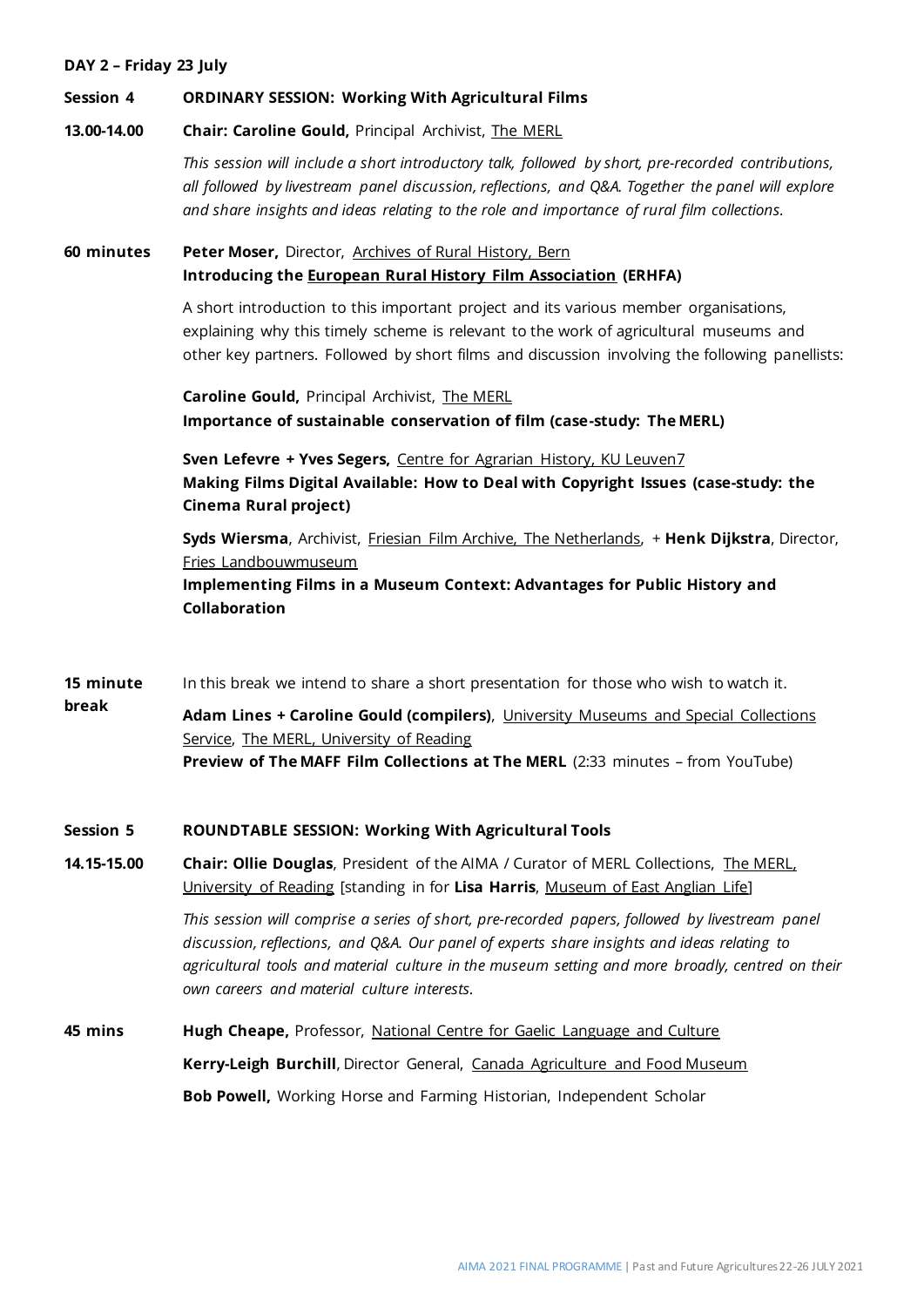| 15 minute<br>break | In this break we intend to share a short presentation for those who wish to watch it.                                                                                                                                                                                                                                                                                                                                                                                                                                       |
|--------------------|-----------------------------------------------------------------------------------------------------------------------------------------------------------------------------------------------------------------------------------------------------------------------------------------------------------------------------------------------------------------------------------------------------------------------------------------------------------------------------------------------------------------------------|
|                    | <b>Museum of East Anglian Life</b><br>Search for the Stars: The MEAL's Digitisation Project (4:05 minutes)                                                                                                                                                                                                                                                                                                                                                                                                                  |
| Session 6          | <b>KEYNOTE SESSION: Agriculture and the Digital Museum</b>                                                                                                                                                                                                                                                                                                                                                                                                                                                                  |
| 15.15-16.00        | <b>Chair: Guy Baxter, Associate Director + Head of Archive Services, The MERL, University of</b><br>Reading                                                                                                                                                                                                                                                                                                                                                                                                                 |
|                    | This session will comprise a 30-minute-long pre-recorded keynote paper, followed by livestream<br>discussion, reflections, and Q&A.                                                                                                                                                                                                                                                                                                                                                                                         |
| 45 minutes         | Speaker: Adam Koszary, former Digital Lead, The MERL, University of Reading, former<br>Social Media and Content Editor, Royal Academy of Arts<br>From Farm Museum to Absolute Unit                                                                                                                                                                                                                                                                                                                                          |
|                    | In April 2018 the Museum of English Rural Life (The MERL) achieved viral internet fame when<br>it tweeted a photograph of an Exmoor Horn Aged Ram, archived as part of holdings related<br>to the journal Farmer and Stockbreeder. In this keynote Adam Koszary, former Programme<br>Manager and Digital Lead at The MERL, explores how the event affected the Museum and<br>the wider sector, the potential for agricultural museums for using social media in advancing<br>their missions, and what is holding them back. |

# **DAY 3 – Saturday 24 July**

### **Session 7 KEYNOTE SESSION: Agriculture Museums and the Intangible**

**13.00-13.45 Chair: Ollie Douglas**, President of the AIMA / Curator of MERL Collections, [The MERL,](https://merl.reading.ac.uk/)  [University of Reading](https://merl.reading.ac.uk/)

> *This session will comprise a short live introduction to Indian agriculture, followed by a 30-minutelong pre-recorded keynote paper, followed by livestream discussion, reflections, and Q&A.*

**45 minutes Speaker: Nerupama Y. Modwel,** Director of Intangible Cultural Heritage Division, Indian National Trust for Art and Cultural Heritage

> Following a short live description of Indian agriculture and the rapid changes and complexities of that sector, Nerupama Modwel's presentation will introduce to the work of the Indian National Trust for Art and Cultural Heritage, with a particular focus on their conceptualisation of agricultural practices and traditions as forms of intangible heritage in need of safeguarding and recording.

**15 minute break** In this break we intend to share two short presentations for those who wish to watch them. **Claire Clough + Adam Lines**, [University Museums and Special Collections Service,](https://collections.reading.ac.uk/special-collections/) [The](https://merl.reading.ac.uk/)  [MERL, University of Reading](https://merl.reading.ac.uk/) **Spotlight on History: The MERL & University of Reading Special Collections** (3:14 minutes – from YouTube)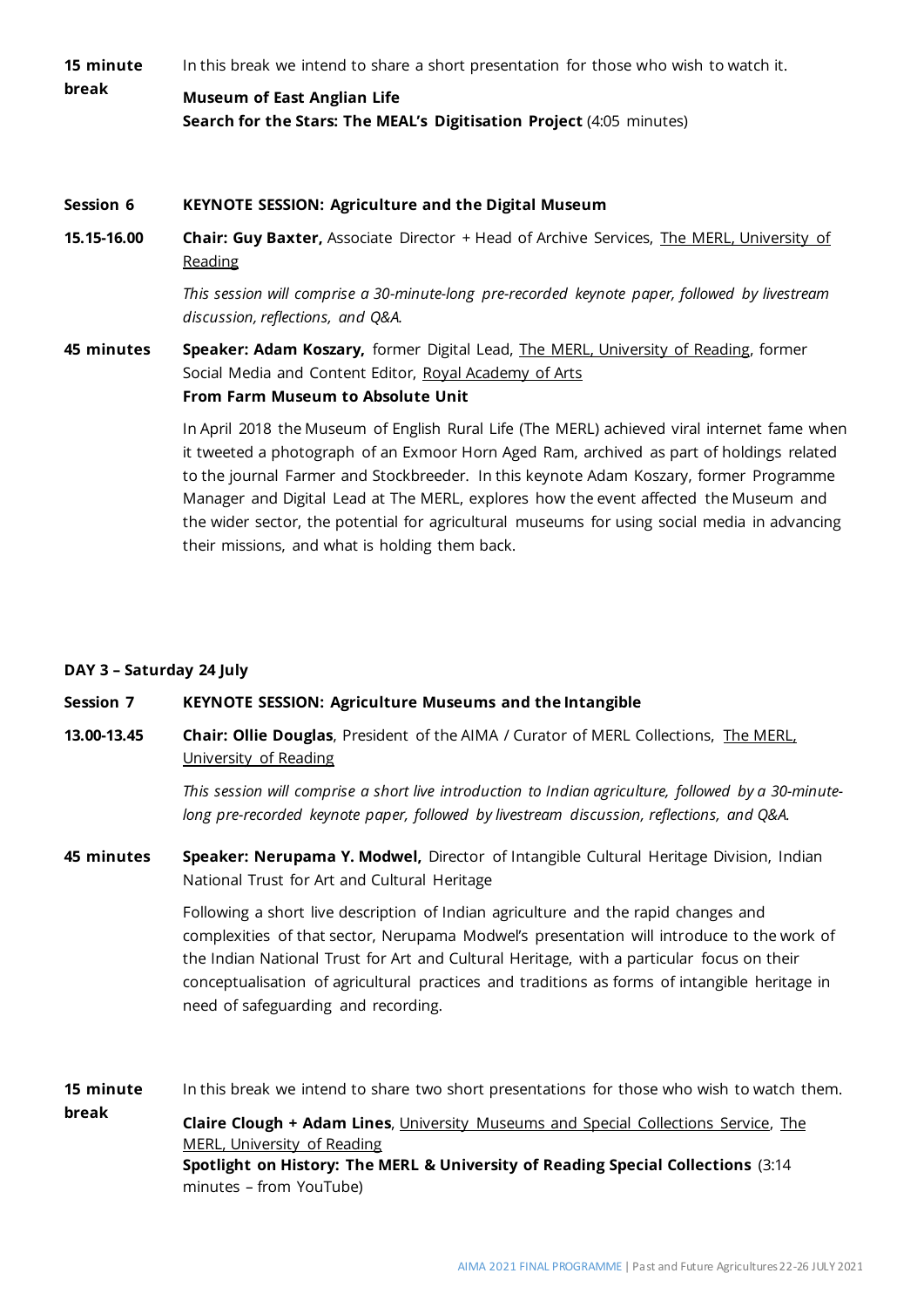**Ollie Douglas,** President of the AIMA / Curator of MERL Collections, [The MERL, University of](https://merl.reading.ac.uk/)  [Reading](https://merl.reading.ac.uk/)

**From chalk to cheese: Discover The MERL's latest wall-hanging** (5:59 minutes)

### **Session 8 ORDINARY SESSION: Bringing the Past to Life**

### **14.00-15.00 Chair: Debra Reid,** Curator of Agriculture and the Environment, The [Henry Ford](https://www.thehenryford.org/)

*This session will comprise a series of short, pre-recorded papers, followed by livestream panel discussion, reflections, and Q&A. Our panel of experts share insights and ideas relating to living history, live animals, and other relevant work.*

# **60 minutes Claus Kropp,** Director, [Lauresham Open-Air Laboratory](https://www.kloster-lorsch.de/en/lauresham0/allgemeineinformationen/) **Medieval Agriculture In Experiment**

The drought of 2018 caused massive problems in agriculture. This paper asks how medieval farmers might have coped with situations like this. Did medieval subsistence strategies result in advantages which could be of use for modern agriculture? The Lauresham Open Air Laboratory for Experimental Archaeology at the UNESCO World Heritage Site Lorsch Abbey delivers valuable insights into the value of medieval subsistence strategies for  $21^{st}$  century agriculture.

# **Cozette Griffin-Kremer,** Associate Researcher, CRBC Brest **Engaging with Living Heritage: Local Breeds at Work in the Museum**

This paper explores museum presentation of small-scale alternative approaches to agricultural production. Taking the local breeds work of the Alsace Open Air Museum (Écomusée d'Alsace) as its case study, the talk will examine how such scales are an essential component of food production in today's world. They capture both the upstream and downstream aspects of our food sources and reveal field to plate processes in a comprehensible sweep easily utilized by any museum with adequate land and facilities.

# **Pierre Del Porto,** President, Fédération des Musées d'Agriculture et du Patrimoine Rural **Journees de Patrimoines de Pays et des Moulins: An AFMA Partnership Project on Mills and Rural Heritage**

Seven national federations in France involved in cultural, rural, and agricultural heritage have since 2002 organised two specific open days. These are designed to connect with and inform urban audiences and families about aspects of rural, countryside, and village life. This lighttouch and simple model is shared as an example of how other countries or European neighbours might approach comparable programming activity.

**15 minute break** In this break we intend to share a short presentation for those who wish to watch it. **Jacques Mahou**, French Master Baker (with thanks to Pierre del Porto, Marie-Christine Aubin, and Jacques Mahou's grandson for helping to organise this) **Tribute to Mouette Barboff from her friend** (9:44 minutes – video in French)

### **Session 9 ROUNDTABLE SESSION: Using Collections to Inspire 'Farming Futures'**

**15.15-16.00**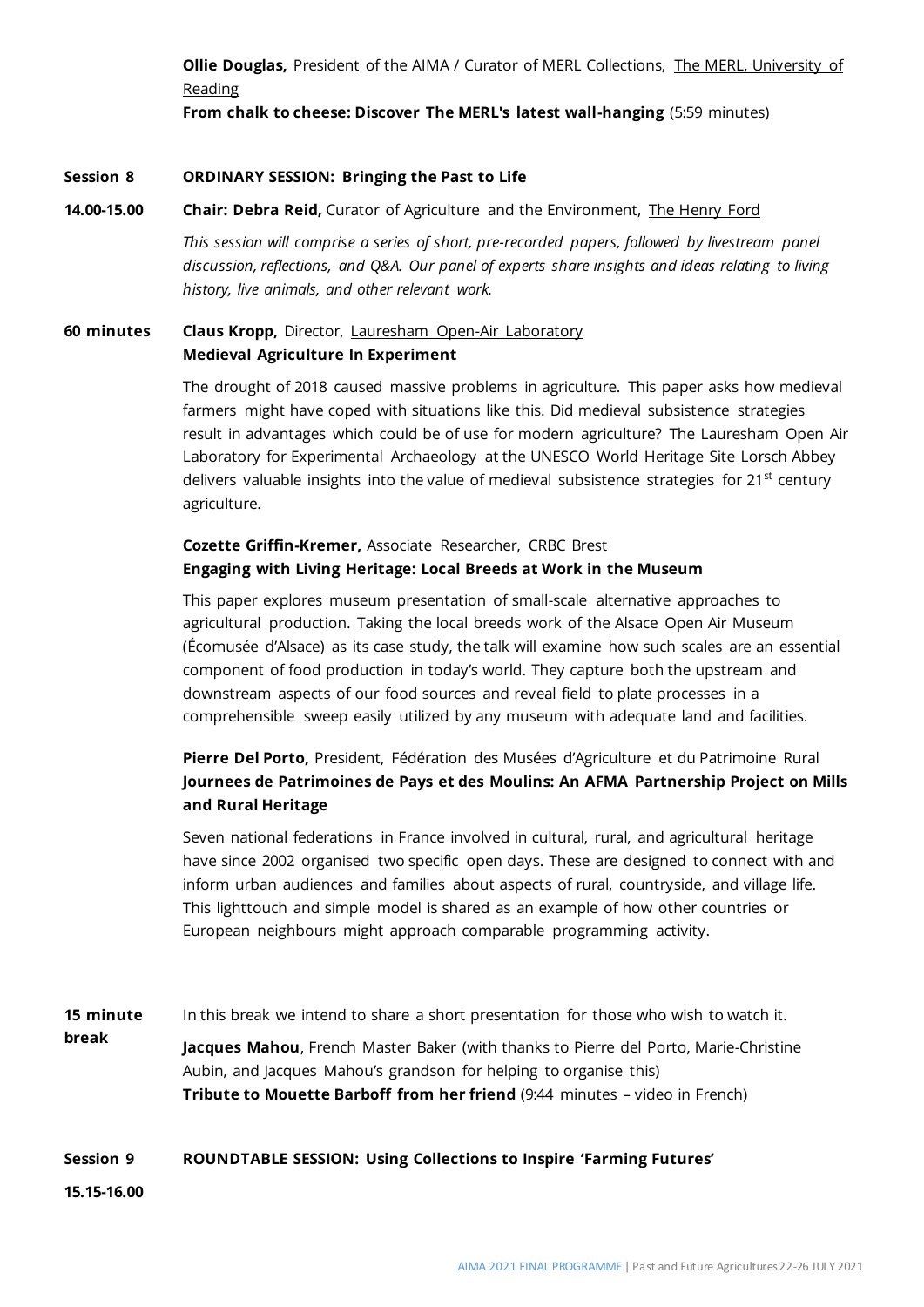**Chair: Ollie Douglas**, President of the AIMA / Curator of MERL Collections, [The MERL,](https://merl.reading.ac.uk/)  [University of Reading](https://merl.reading.ac.uk/)

*This session will comprise brief reflections from each panel member, followed by further livestream panel discussion, reflections, and Q&A. It will explore how museums, agricultural heritage, and 'living history', might play a role in addressing food security, locally and globally, past and present. Tillers International have used collections to inspire animal-powered roadgrading equipment in Nicaragua, farm equipment in Mozambique, Madagascar and Burkina Faso, and technology for community-supported agriculture schemes. Howell Farm's operations and public programming provide internships in sustainable agriculture. In other contexts, decolonial approaches to development and to the history of agricultural extension raise serious questions about the relationship between Global South and Global North, past and present.*

### **45 minutes Dick Roosenberg**, Founder, [Tillers International](https://www.tillersinternational.org/)

**o** Research Fellow, [The MERL, University of Reading](https://merl.reading.ac.uk/) **Paul Starkey,** Consultant in Integrated Transport and Transport Services + Visiting Senior

**a Atenchong Talleh Nkobou**, PhD Candidate, University of Reading

**Winani Thebele**, Chief Curator and Head of Ethnology, Botswana National Museum

**Pete Watson,** Director, [Howell Living History Farm](https://howellfarm.org/)

# *THE FOLLOWING PRE-RECORDED PRESENTATION WILL BE SHARED AT THE CLOSE OF TODAY'S CONGRESS PROGRAMME. IT'S AUTHOR IS UNABLE TO JOIN US FOR Q&A AND DISCUSSION.*

**Chantal Bisschop,** [Centre for Agrarian History, KU Leuven](https://www.kuleuven.be/icag/)

# **Draft Horse Techniques In The Picture: Audio-Visual Documentation of Intangible Cultural Heritage in a Participatory Way**

In 2018-2019 several draft horse organizations, the province of Flemish Brabant and the Centre for Agrarian History (CAG) worked together on the project 'Belgian draft horse, together we give heritage a future'. After the loss of the economic and agricultural function of the draft horse, this rural development project was looking for new uses to safeguard this heritage in the long term. Several future-oriented techniques were defined, doc0.lumented, communicated and educated to new users. The participatory documentary videos can be watched on [https://www.brabantstrekpaard.be/informatie/projectinformatie](https://eur03.safelinks.protection.outlook.com/?url=https%3A%2F%2Fwww.brabantstrekpaard.be%2Finformatie%2Fprojectinformatie&data=04%7C01%7Co.a.douglas%40reading.ac.uk%7Ceef7df1451d240d0ae8808d9349749ea%7C4ffa3bc4ecfc48c09080f5e43ff90e5f%7C0%7C0%7C637598646966073387%7CUnknown%7CTWFpbGZsb3d8eyJWIjoiMC4wLjAwMDAiLCJQIjoiV2luMzIiLCJBTiI6Ik1haWwiLCJXVCI6Mn0%3D%7C1000&sdata=oTx9JFz0nklB4HsH322clC2ZRtGyKPExap1diC0550k%3D&reserved=0) and [https://cagnet.be/page/participatief-documenteren-documentaires-handleidingen](https://eur03.safelinks.protection.outlook.com/?url=https%3A%2F%2Fcagnet.be%2Fpage%2Fparticipatief-documenteren-documentaires-handleidingen&data=04%7C01%7Co.a.douglas%40reading.ac.uk%7Ceef7df1451d240d0ae8808d9349749ea%7C4ffa3bc4ecfc48c09080f5e43ff90e5f%7C0%7C0%7C637598646966083346%7CUnknown%7CTWFpbGZsb3d8eyJWIjoiMC4wLjAwMDAiLCJQIjoiV2luMzIiLCJBTiI6Ik1haWwiLCJXVCI6Mn0%3D%7C1000&sdata=VnnXJopY0oSyyDatga50j1%2FNYI%2Fyqs5v7qLRR0E%2FZcM%3D&reserved=0)**.**

# **DAY 4 – Sunday 25 July**

**17.30-18.15** INFORMAL SOCIAL EVENT: Introducing 'The Commons'

**45 minutes** Hosts: **Ollie Douglas**, President of the AIMA / Curator of MERL Collections, [The MERL,](https://merl.reading.ac.uk/)  [University of Reading;](https://merl.reading.ac.uk/) **Amanda Couch**, Artist + Senior Lecturer, [University of the Creative](https://www.uca.ac.uk/About-Us/our-staff/amanda-couch/)  [Arts](https://www.uca.ac.uk/About-Us/our-staff/amanda-couch/)

> *This event will include Ollie delivering livestream tours direct from The MERL galleries, and offers a chance to experience virtually a series of newly installed art interventions developed by Amanda and her fellow 'Commons' artists. We also hope to offer the chance to meet and chat with other delegates and speaker-participants in some informal break-out sessions.*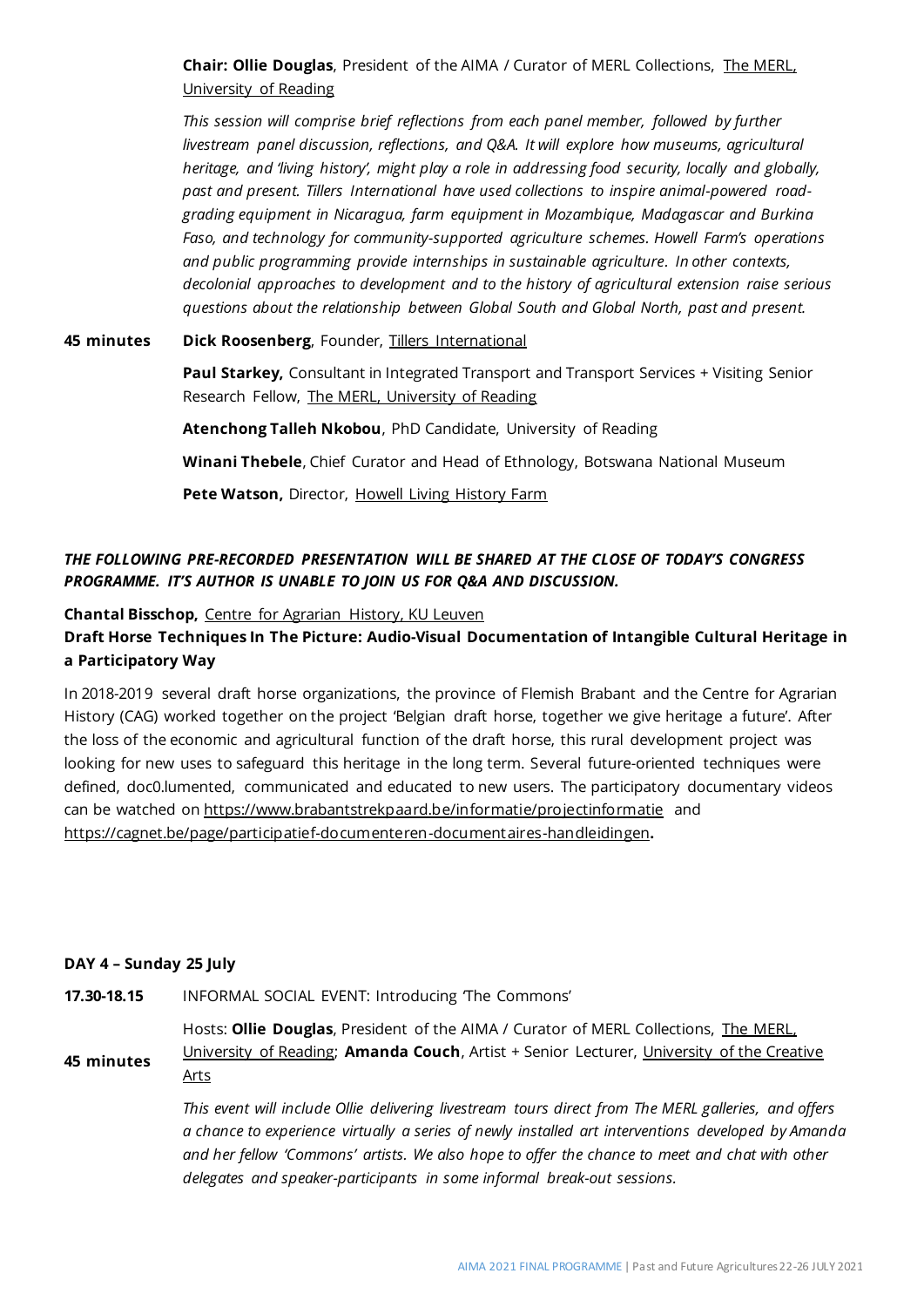### **DAY 5 – Monday 26 July**

### **Session 10 ORDINARY SESSION: Understanding museums, objects, and sites**

### **13.00-14.00 Chair: Kerry-Leigh Burchill**, Director General, [Canada Agriculture and Food Museum](https://ingeniumcanada.org/profiles-executive/kerry-leigh-burchill)

*This session will comprise a series of short, pre-recorded papers, followed by livestream panel discussion, reflections, and Q&A. Our panel of experts share insights and ideas relating to living history, live animals, and other relevant work.*

**60 minutes Joao P. R. Joaquim,** University of Cambridge, [Collection to Cultivation Project](https://www.cultivation.hps.cam.ac.uk/people/joao-p-r-joaquim) **The Association Internationale de Musees d'Agriculture: A Transnational History of Agriculture and Museums in C20th Europe**

> **Marie-Christine Aubin,** Independent Researcher **The Advertising Arsenal of the Chilean "Salitre" (Saltpeter)**

**Anne Jorunn Froyen,** Curator of History, Jærmuseet **Insects and Pesticides: A Norwegian Case Study**

**Abel Vergneaux,** Deputy General Secretary, Museum of Agricultural Machinery and Rurality **Conserving and Restoring Heritage and Agricultural Machinery**

- **15 minute**  In this break we intend to share a presentation for those who wish to watch it.
- **break Chris Green,** Independent Researcher [this has been recorded by **Isabel Hughes**] **An Historical Dictionary of Agricultural Handtools** (circa 10 minutes)

### **Session 11 14.15-15.00 The AIMA GENERAL ASSEMBLY. Key questions have been precirculated for consideration by the membership and for online voting.**

PLEASE NOTE: An additional presentation was produced as bonus content but is too long to play in a comfort breaks. A link to access this additional content will be shared during the congress. Presentation details for this talk are as follows:

**Anna Barłóg-Mitmańska**, Curator, [National Museum of Agriculture in Szreniawa](http://www.muzeum-szreniawa.pl/imuzeum/web/app.php/vortal/) **Memories of Polish Agricultural Workers From 1900 to 1945: A Topic From Rural Social History**

# **END OF CORE CONGRESS CONTENT**

# **PLEASE NOTE THE ADDITIONAL RELATED PROGRAMMING OPPORTUNITY BELOW**